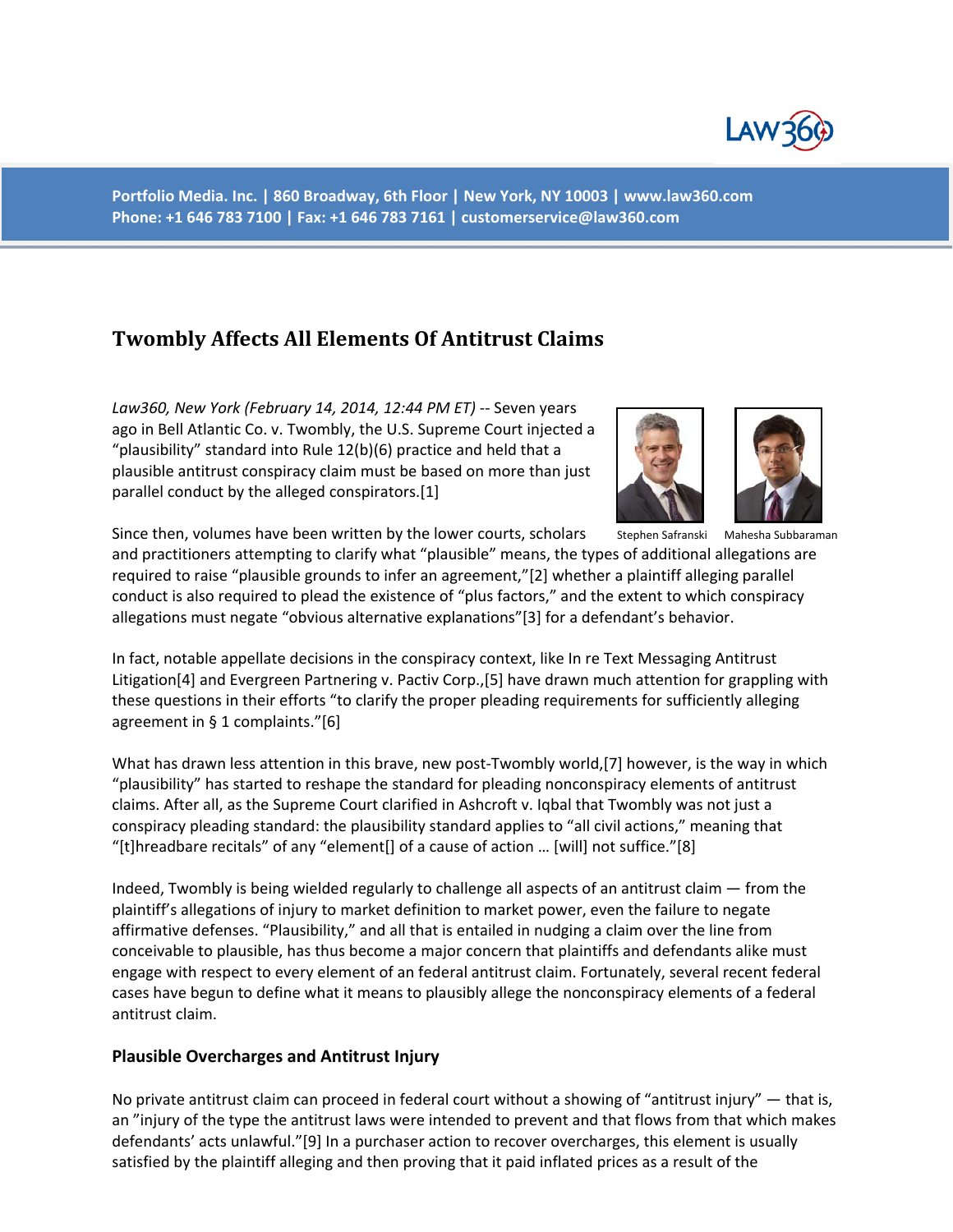### defendant's anti-competitive conduct.[10]

But a recent Ninth Circuit decision suggests that Twombly may have significantly raised the bar for pleading the existence of an overcharge and antitrust injury. In Somers v. Apple Inc., the Ninth Circuit affirmed the dismissal of class action antitrust claims brought by an iPod purchaser claiming she paid Apple "inflated music prices" because Apple allegedly monopolized the music download market by restricting the transfer of songs purchased on iTunes.[11] The plaintiff further claimed that during the alleged five‐year period of Apple's monopoly, Apple was able to charge higher prices for its music "than it could have in a competitive market."[12]

The Ninth Circuit, however, found that this overcharge claim was not plausible under Twombly because Apple's price for music downloads — 99 cents — remained the same before and after the monopoly began, and there was no allegation that prices declined after the monopoly ended.[13] As the Ninth Circuit ultimately explained: "The fact that Apple continuously charged the same price for its music irrespective of the absence or presence of a competitor renders implausible [plaintiff's] conclusory assertion that Apple's software updates affected music prices."[14]

The court acknowledged that other factors could conceivably have resulted in Apple's price consistency, despite the alleged anti‐competitive conduct.[15] Still, the court held that such possibilities alone were not enough to save plaintiff's claim under Twombly and Iqbal: "[T]o state a plausible antitrust injury, [plaintiff] must allege facts that rise beyond mere conceivability or possibility."[16] Relying on Twombly, the court also found that the plaintiff's allegations failed to negate "other 'obvious alternative explanations' for the music pricing," including the possibility that Apple "kept the music prices low to incentivize customers to purchase the iPod" or used low pricing to undercut its rivals.[17]

Accordingly, a core lesson that may be taken from the Ninth Circuit's analysis in Somers is that when it comes to alleging overcharges and antitrust injury, plausibility is as much a test of economic logic as it is of factual detail. Under the Ninth Circuit's approach, not only must a plaintiff's overcharge theory rise above mere conclusion (i.e., describe the overcharge in sufficient factual detail), but it also must make economic sense in light of the market facts.

# **Plausible Market Definition**

In many antitrust cases, defining the relevant product and geographic market is a critical, if not dispositive, issue. The relevant product market "includes all reasonably interchangeable products," and the relevant geographic market identifies the "area in which consumers can practically seek alternative sources of the product."[18]

As such, even in the pre‐Twombly era, federal courts required more than mere conclusory allegations regarding the relevant market, dismissing complaints that failed to define the relevant market "with reference to the rule of reasonable interchangeability and cross-elasticity of demand" or those that alleging a relevant market "that clearly does not encompass all interchangeable substitute products."[19] The advent of Twombly and Iqbal has only tightened these requirements, with courts increasingly requiring concrete factual allegations that plausibly support the proposed market definition.

A recent decision by a California federal district court, Sidibe v. Sutter Health, exemplifies the importance of plausibility when it comes to pleading the existence of a "relevant market" on an antitrust claim. [20] There, a putative class of health‐plan enrollees asserted several antitrust claims against hospital‐chain defendant Sutter Health, alleging that Sutter was imposing "tying arrangements that require[d] [plaintiffs'] health plans to include all Sutter providers in their networks in order to have reduced rate access at Sutter's hospitals, and was using "its market power to maintain and enhance its monopolies over Inpatient Hospital Services in Northern California."[21]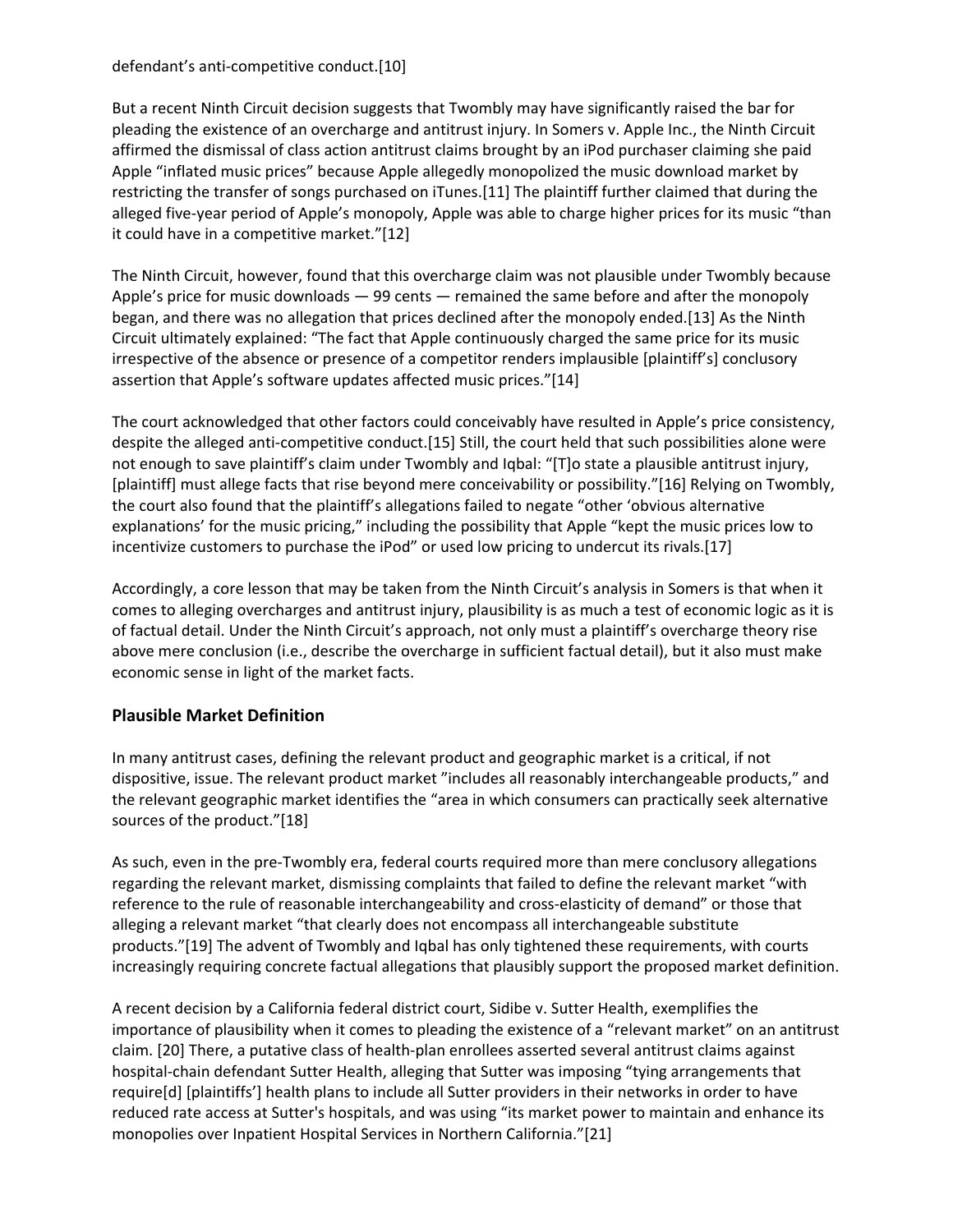The named class plaintiffs specifically alleged that the relevant geographic markets for "acute‐care in‐ patient hospital services" were "local in nature, consisting of the area in which the seller operates and in which the purchaser can practicably turn for supplies or services."[22] At the same time, class plaintiffs alleged "'the six local geographic markets implicated by Sutter's conduct include' San Francisco, Alameda, Contra Costa, Sacramento, Placer, and Amador counties."[23]

Granting a motion to dismiss rooted in Twombly, the district court found these definitions implausible, despite the complaint's use of allegations that tracked the relevant standard. In this regard, the court observed that the first major problem with plaintiff's market definitions was their lack of clarity, leaving the court unsure "whether Plaintiffs' claims are based on a single local market, the six county‐wide markets, or an indeterminate number of markets bounded by the areas in which Sutter hospitals operate."[24]

The court next rejected plaintiffs attempt to define "six county-wide markets" since the plaintiffs "provide[d] no factual allegations to support drawing lines at these county borders."[25] Finally, the court observed that if the plaintiffs' claims were "based on … the local markets in which Sutter hospitals operate, [plaintiffs'] need to identify those markets (in reasonably concrete geographic terms), rather than just describing methodologies for drawing market boundaries."[26]

Sidibe serves as an important reminder of the level of precision that federal courts may now demand in antitrust litigation under the Twombly plausibility standard when it comes to pleading the existence of a relevant market. Market definitions that are muddled or unstated — be it through presentation of multiple possible definitions or a mere methodology for arriving at a definition — may be all the "implausibility" that a court needs to dismiss an antitrust claim. And the same goes for market definitions that lack a sufficiently comprehensible foundation of facts to back them up.

### **Plausible Market Power**

Another often critical element of an antitrust claim is an allegation that the given defendant (or defendant(s)) exercised monopoly power in the geographic and product markets alleged by plaintiff.[27] While the importance of alleging this element might seem a no-brainer in the antitrust context, "plausibility" now requires antitrust litigants to devote much more thought to how this element is pleaded. For example, in Intellectual Ventures LLC v. Capital One, a Virginia federal district court recently dismissed antitrust counterclaims based partly on the defendant's failure to plausibly allege that the plaintiff held monopoly power in the "relevant markets" at issue.[28]

The plaintiff in the case — Intellectual Ventures, a patent assertion entity holding "a portfolio of approximately 80,000 patents and patent applications" — originally sued defendant‐bank Capital One for patent infringement.[29] Capitol One, in turn, counter‐claimed that IV was using its portfolio (and concomitant threat of patent infringement suits) to "monopolize[] the 'ex post market for technology used to provide commercial banking services in the United States.'"[30] But the court found that "Capital One has failed to allege facts that make plausible its claim that IV wields unlawful monopoly power within that market."[31]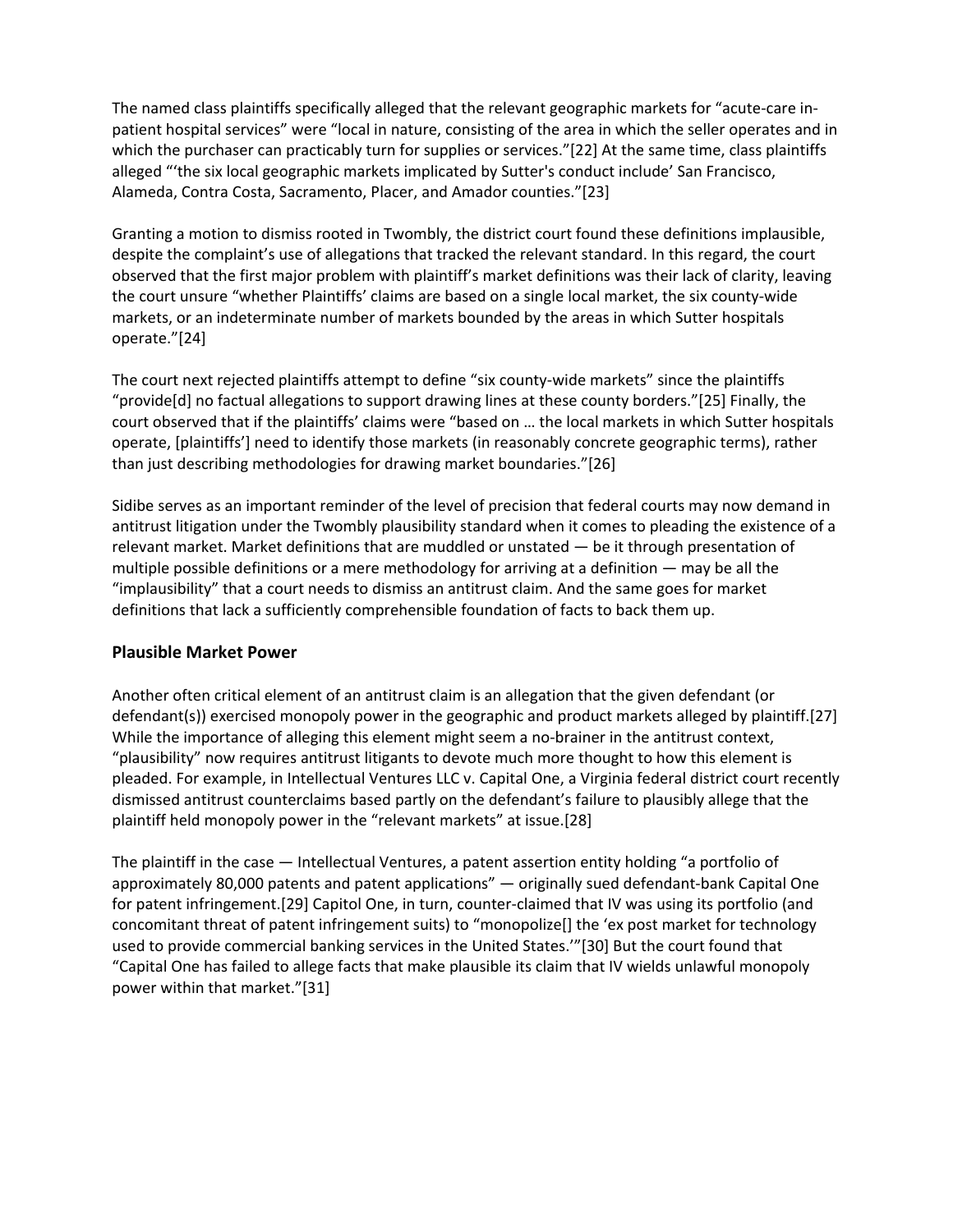The court reached this conclusion for three reasons. First, "Capital One d[id] not allege IV's share" of the relevant market — instead, Capital One alleged that IV exercised monopoly power because "IV ha[d] demanded and received 'supracompetitive prices'" in licensing its financial patents.[32] Second, even taking this claim of "supracompetitive prices" at face value, "Capital One [did] not allege[] any specific license fees or royalties that IV has demanded from any commercial banks or that those banks have paid" — thus leaving the court without the ability to understand how such fees could be "unlawfully 'supracompetitive.'" [33] Third and finally, Capital One provided "no facts or allegations that explain why IV's alleged 'supracompetitive prices' reflect[ed] unlawful monopoly power within the context of IV's right to license its patents."[34]

Intellectual Ventures reveals how closely federal courts are willing to examine the plausibility of an allegation of "monopoly power." In this regard, such courts may be prepared to find monopoly‐power allegations implausible based on a lack of supporting allegations, such as a failure to plead how much market share a defendant possesses.

Or they may fault these allegations on more complex economic grounds that intertwine with the other elements of the claims, demanding that a complaint provide allegations that explain why a defendant's conduct in a given market is unlawful or why supracompetitive prices result from unlawful monopoly power when a lawful explanation for the higher prices may exist. Such reasoning certainly tracks the Supreme Court's ultimate conclusion in Twombly that while "parallel conduct was consistent with an unlawful agreement [in restraint of trade] ... it [still] did not plausibly suggest an illicit accord because [this parallel conduct] ... was more likely explained by lawful, unchoreographed free‐market behavior."[35]

## **Plausible Affirmative Defenses to Antitrust Claims**

As Twombly and Iqbal continue to reshape the antitrust pleading landscape, one of the relatively uncharted frontiers is their potential application to affirmative defenses. Lower courts are currently divided on whether Twombly and Iqbal apply to the pleading of affirmative defenses.[36] It therefore remains to be seen how defendants pleading affirmative defenses in antitrust cases stand to fare against plaintiffs demanding these defenses be struck under the Twombly plausibility standard.

For example, this might play out in a price-discrimination claim under the Robinson-Patman Act (i.e., a claim that a seller has lessened competition by selling the same product at different prices to similar buyers), with a plaintiff moving to strike the defendant's cost-justification, meeting-competition, or functional‐discount defenses because they were not supported by factual allegations concerning differences in the manufacturing costs, prices offered by competitors, or marketing or other services provided by a purchaser that allegedly created functional discount. If Twombly and Iqbal apply with equal force to the pleading of affirmative defenses, Twombly/Iqbal could develop into a significant tool for antitrust plaintiffs.

On the other hand, some courts have suggested that Twombly and Iqbal require plaintiffs to plead facts showing that certain defenses and immunities do not apply. Consider the case of Coalition for a Level Playing Field LLC, v. AutoZone, in which a New York federal district court dismissed a price‐ discrimination action against auto‐part manufacturers and "big box" retailers under Twombly because the complaint did not negate a functional-discount defense to a price-discrimination claim, as the autopart‐store plaintiffs "offered no factual material to support a plausible inference that any discounts taken by the retailer defendants do not reflect bona fide functional discounts."[37]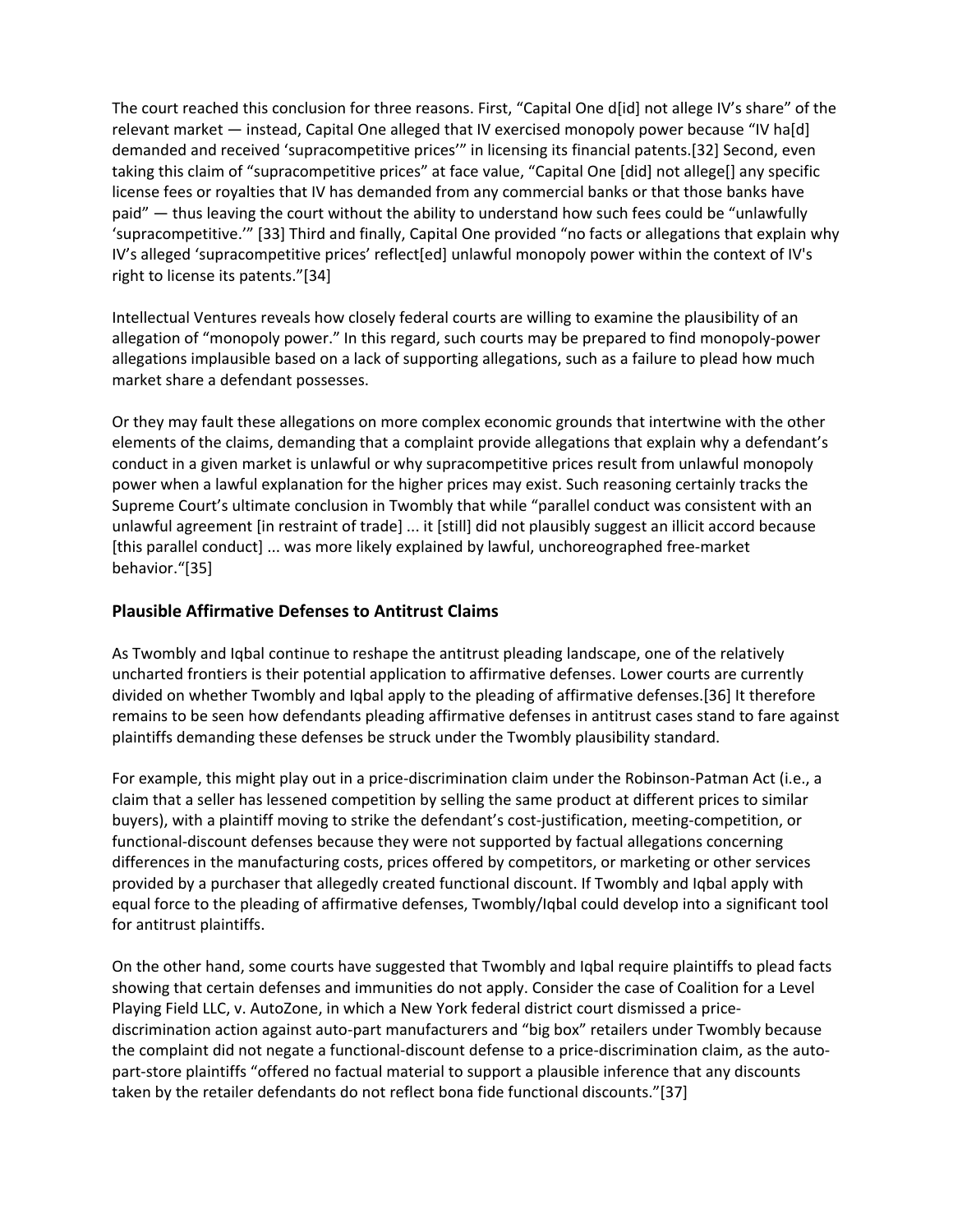In this regard, the court refused to credit as plausible the plaintiffs' allegation that: "Defendant Retailers are aware that they are not 'efficient' in comparison to the Plaintiffs and that the only thing that keeps the Defendant Retailer in business is buying goods at illegally low prices that do not have any legitimate cost‐justification, meeting‐competition, or functional discount defense."[38]

## **Conclusion**

To be sure, Twombly has, and will continue to have, its greatest impact on the conspiracy‐related elements of an antitrust claim. But recent decisions in cases like Somers, Sidibe, Intellectual Ventures, and AutoZone show that Twombly and Iqbal are having a profound influence on all aspects of antitrust pleading.

As these cases illustrate, "plausibility" scrutiny is being extended to the entirety of an antitrust complaint (and may even be applied to affirmative defenses). As Seventh Circuit Judge Richard Posner cautioned in Text Messaging, this does not mean that that an antitrust complaint will have to establish each element by a "preponderance of the evidence."[39] But it will require that each theory alleged square with economic logic and market facts.

—By Stephen P. Safranski and Mahesha P. Subbaraman, Robins Kaplan Miller & Ciresi LLP

*Stephen Safranski is a partner and Mahesha Subbaraman is an associate in Robins Kaplan's Minneapolis office. Their practice focuses on complex business litigation, with emphasis on competition law.*

The opinions expressed are those of the author(s) and do not necessarily reflect the views of the firm, its clients, or Portfolio Media Inc., or any of its or their respective affiliates. This article is for general *information purposes and is not intended to be and should not be taken as legal advice.*

[1] 550 U.S. 544, 557 (2007).

[2] Id. at 556.

[3] Id. at 568; cf. In re Ins. Brokerage Antitrust Litig., 618 F.3d 300, 322 (3d Cir. 2010)

[4] 630 F.3d 622 (7th Cir. 2010).

[5] 720 F.3d 33 (1st Cir. 2013).

[6] Id. at 44.

[7] Apologies to Aldous Huxley and William Shakespeare. See Aldous Huxley, Brave New World (1932); William Shakespeare, The Tempest act 5, sc. 1.

[8] 556 U.S. 662, 678, 684 (2011).

[9] Brunswick Corp. v. Pueblo Bowl‐O‐Mat, Inc., 429 U.S. 477, 489 (1977).

[10] See, e.g., Hanover Shoe, Inc. v. United Shoe Mach. Corp., 392 U.S. 481, 489 (1968) ("[W]hen a buyer shows that the price paid by him . . . is illegally high and also shows the amount of the overcharge, he has made out a prima facie case of injury and damage within the meaning of § 4 [of the Clayton Act].").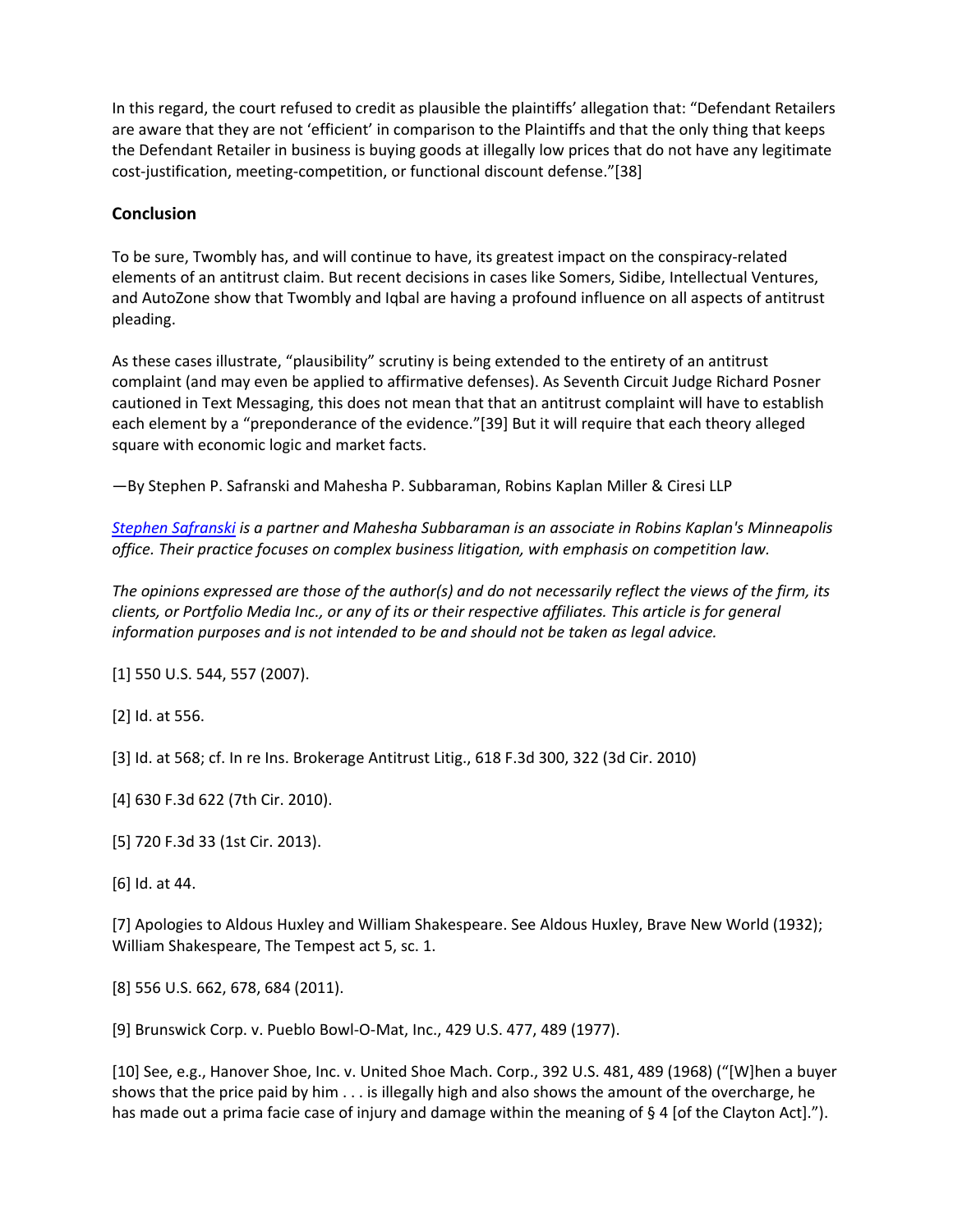[11] 729 F.3d 953, 962‐966 (9th Cir. 2013).

[12] Id. at 964.

[13] See id.

[14] Id.

[15] See id. at 965 (noting that it was "certainly possible" that Apple's price consistency could be the result of "some other factor, such as superior product or greater efficiency").

[16] Id.

[17] Id.

[18] Craftsmen Limousine Inc. v. Ford Motor Co., 491 F.3d 380, 388 (8th Cir. 2007).

[19] Queen City Pizza Inc. v. Domino's Pizza Inc., 124 F. 3d 430, 436 (3d Cir. 1997) (collecting cases).

[20] No. C 12‐04854 LB, 2013 U.S. Dist. LEXIS 160512, at \*31‐39 (N.D. Cal. Nov. 7, 2013).

[21] Id. at \*2.

[22] Id. at \*15.

[23] Id. at \*33.

[24] Id. at \*34.

[25] Id.

[26] Id.

[27] See, e.g., United States v. Grinnell Corp., 384 U.S. 563, 570-571 (1966) (explaining that one of the elements of "[t]he offense of monopolization under § 2 of the Sherman Act" is "the possession of monopoly power in the relevant market").

[28] No. 1:13-cv-00740 (AJT/TRJ), 2013 U.S. Dist. LEXIS 177836, at \*19-21 (E.D. Va. Dec. 18, 2013).

[29] Id. at \*3, \*5.

[30] Id. at \*14.

[31] Id. at \*19.

[32] Id. at \*19‐20.

[33] Id. at \*20.

[34] Id.